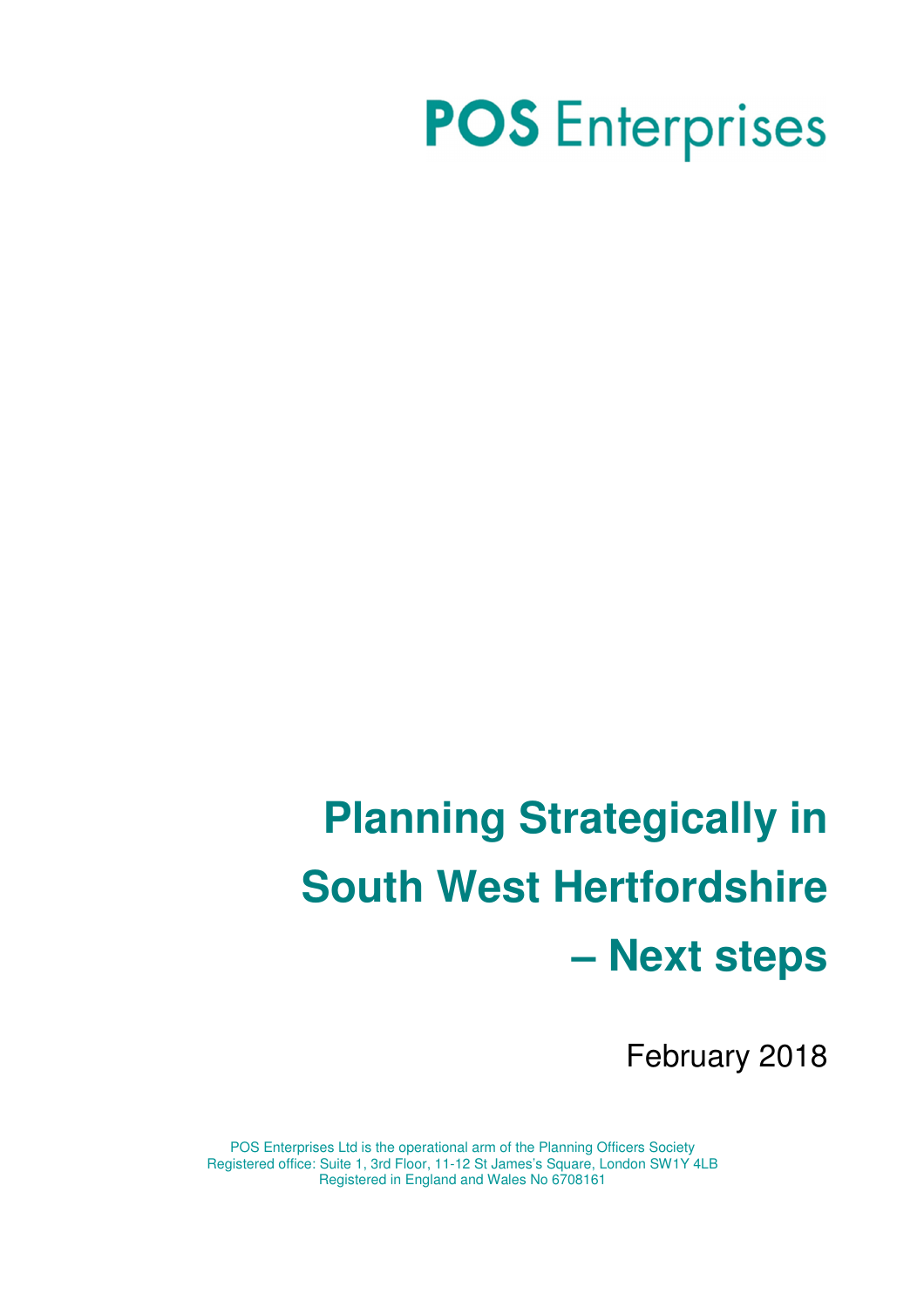# **Planning Strategically in South West Hertfordshire – Next steps**

# **1 Introduction and national context**

- 1.1 The South West Hertfordshire Authorities of Dacorum, Hertsmere, St Albans, Three Rivers and Watford, together with Hertfordshire County Council have agreed to work on a more formal basis to address strategic planning priorities across the Housing Market Area (HMA). Lead councillors and officers from the partner authorities held a workshop on the 23 January 2018 (see Annex 1 for a summary note of workshop discussions) to agree how to progress this work, following an initial officer workshop on the 28 November 2017. This paper summarise the context for joint planning, and sets out recommended next steps.
- 1.2 Since the abolition of Regional Spatial Strategies in 2010, local planning authorities (LPAs) have relied on the Duty to Cooperate to manage strategic priorities across HMAs, particularly housing provision and distribution. However, this has not proved to be an effective mechanism and has resulted in a number of failures at local plan examinations. The Government recognises the Duty's weaknesses and is therefore proposing some new mechanisms to strengthen approaches to strategic planning. These were set out in various consultation documents published during 2017 (see Annex 2) but are expected to be confirmed in the revised National Planning Policy Framework (NPPF)<sup>1</sup>. The following paragraphs summarise the key planks of the Government's new anticipated approach to strategic planning.

# **Joint 'strategic' plans**

- 1.3 An increasing number of LPAs are moving towards this approach as it is considered as the most effective mechanism for properly addressing strategic issues. The path towards joint plans has been helped by the Government's proposal to move back to a portfolio approach to local planning, with strategic plans, preferably prepared on a joint basis, addressing a small number of key policies, supported by more locally focused plans (see Annex 3). The concept of 'strategic' local plans was initially set out in last February's Housing White Paper and was formally introduced in May 2017 through the Neighbourhood Planning Act. This requires all local authorities to identify their strategic priorities and set out policies in their development plan documents (taken as a whole) to address these. The new approach allows a more flexible way of plan-making with the aim being that the more challenging strategic issues are dealt with in the first stage strategic plan.
- 1.4 So far three groups of authorities are pioneering joint strategic plans (West of England, Greater Exeter and Oxfordshire Authorities) but a number of others are exploring this as an option. Although the Government is not likely to impose joint plans as a model for strategic planning across the country, it is clear that its 'carrot and stick' approach is making this increasingly difficult to avoid. The Secretary of State has also made it clear that he fully intends to use new powers to direct LPAs to prepare joint plans where there

 $\overline{\phantom{a}}$ <sup>1</sup> A revised version of NPPF (and associated Planning Policy Guidance) is due to be published in draft in March 2018 with the final version expected in the summer 2018.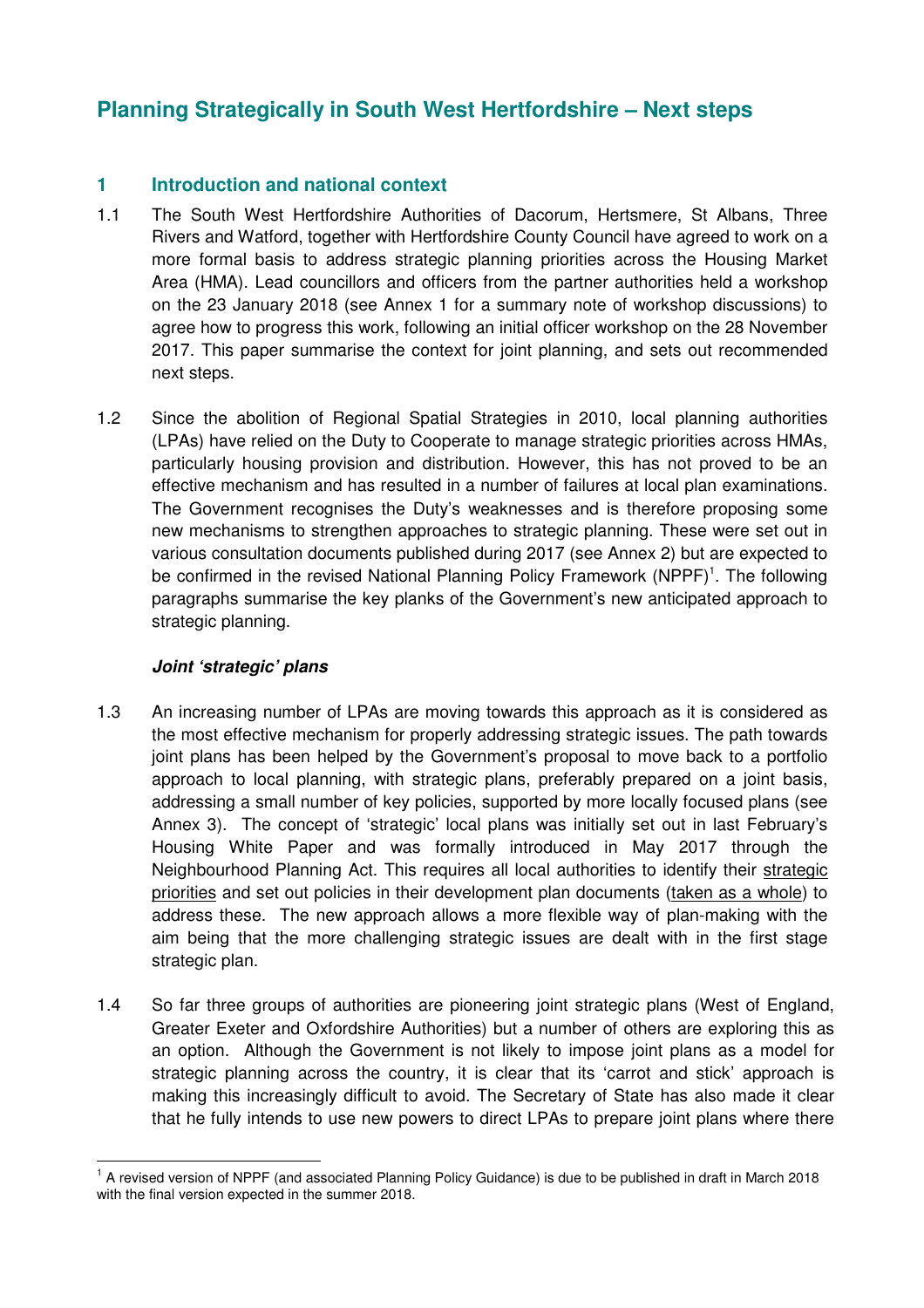have been failures to progress plans within HMAs. This is one of the mechanisms for local plan intervention open to the Government.

# **Statement of Common Ground**

1.5 The revised NPPF will introduce a new requirement for all LPAs to prepare a Statement of Common Ground (SCG) setting out how strategic planning matters have been managed over HMAs. These will form an important part of the Duty to Cooperate evidence and will be tested at local plan examinations. Those authorities that are preparing a joint strategic plan are using this new mechanism as the 'precommencement' document, setting out overall strategy, working arrangements and key issues. A template for a SCG is set out in Annex 4.

## **New 'tests of soundness'**

- 1.6 Local plans will be assessed against two new tests of soundness at examination, aimed at ensuring strategic planning matters across HMAs have been properly addressed. These will be used to ensure that there is not only a proactive and positive approach to strategic planning matters across HMAs (as currently required by the Duty to Cooperate), but that there is a clear (and agreed) approach to how these will be delivered in all relevant local plans or through a joint plan. The new tests are expected to be confirmed in the revised NPPF but, as currently proposed, would require plans to be:
	- a) prepared based on a strategy informed by agreements over the wider area, and
	- b) based on effective joint working on cross-boundary strategic priorities, which are evidenced in the statement of common ground.
- 1.7 The new tests will set a high bar to cross for all LPAs, particularly where local plans are being prepared on different timetables and there are complex strategic issues, with no overall agreed strategy for addressing these. This is clearly an incentive to prepare joint plans to provide a coherent strategic framework across HMAs and deliver a quicker local planning process.

# **2 Taking forward a Joint Spatial Plan in South West Hertfordshire**

2.1 All six of the partner authorities recognised at the workshop that there were potentially significant advantages from preparing a statutory joint plan for the area. The key benefits are set out in the table below.

## **A joint strategic plan for South West Hertfordshire will:**

- provide a more effective long-term approach to place-shaping, with a larger spatial canvas offering more options for directing development to the right areas where growth can be supported by the right infrastructure, whilst retaining individual LPA decisionmaking (on the JSP).
- facilitate a 'strategy-led' rather than a purely 'numbers-led' planning framework to deliver growth, which better articulates the role of SW Herts in the context of the Metropolitan Green Belt and its relationship with London and the Oxfordshire-Cambridge Growth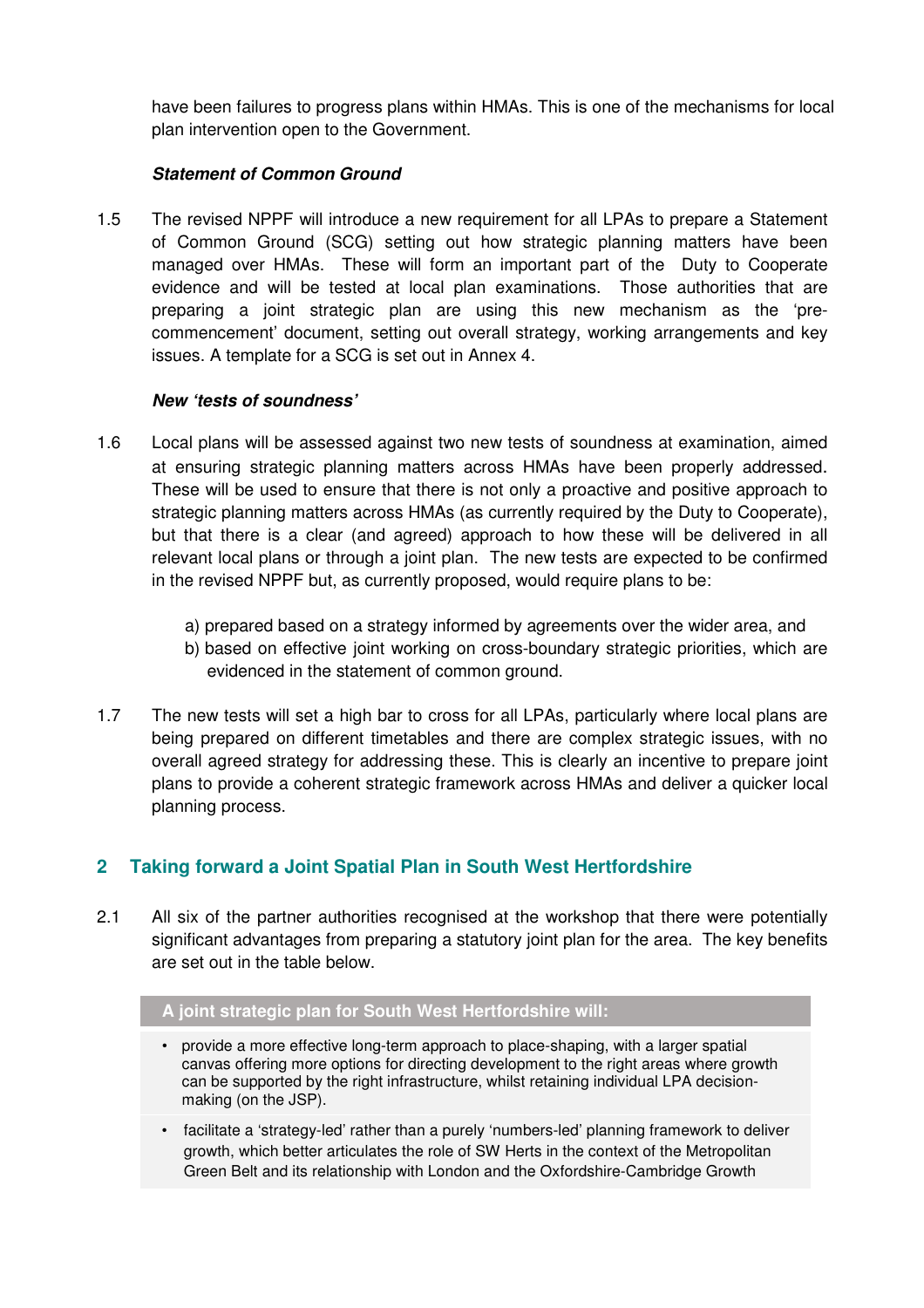corridor.

 $\overline{a}$ 

- increase funding opportunities and secure wider support from Government, with a strong emphasis on joint plans in all DCLG bidding processes (e.g. Housing Infrastructure Fund, Joint Working Fund).
- ensure that key strategic matters common across the HMA (e.g. future role of the Green Belt, infrastructure delivery, development viability, housing mix and type) are addressed more effectively and on a consistent basis.
- help deliver a technically sound and legally compliant planning framework for SWH through examination (i.e. meet the Duty to Cooperate and new 'tests of soundness').
- demonstrate to Government that there is serious intent to move forward positively and quickly with local plans, ensuring that SWH Authorities remain in control in response to the local plan intervention threat faced by St Albans, which may result in a Secretary of State direction to prepare a joint plan with adjoining areas.
- articulate an agreed position in terms of growth to Government and the potential ability to negotiate 'freedoms and flexibilities' with regard to things such as the 5 year land supply and infrastructure funding (as per Oxfordshire).
- more efficient and effective use of resources, skills and expertise
- 2.2 All the LPAs are at a similar, early stage in reviewing their local plans for the first time. There is therefore a perfect opportunity to move to a joint plan without compromising individual local plans. The proposed new SCG provides a useful opportunity for the councils to manage this transition and develop a robust response to the challenging strategic issues the area faces in the short, medium and long term. The following paragraphs therefore set out the key actions needed to take this work forward.

## **Secure formal agreement from all partners to develop a joint spatial plan**

2.3 In order to progress work on developing a Joint Strategic Plan (JSP) for South West Hertfordshire, all partners will have to secure formal agreement and provisional governance and working arrangements.

**Recommendation 1**: All SW Hertfordshire Authorities secure initial agreement from their relevant committee / cabinet to progress a JSP as part of a new portfolio approach to local plan-making [timescale: by the end of March 2018].

**Recommendation 2:** A Memorandum of Understanding should be prepared and signed by all partner authorities [timescale: by the end of March 2018].

Recommendation 3: A pre-commencement document<sup>2</sup> should be prepared, setting out the overall approach to developing the JSP (governance and working arrangements, project management, resources, budget), the plan's scope and timetable, and a risk

 $2$  The West of England Authorities prepared a pre-commencement document as part of the work on the JSP (https://s3-eu-west-1.amazonaws.com/so-welep-uploads2/files/JSPS/JSPS%20PCD%20v12.pdf ) but the proposed new requirement for a statement of common ground to be prepared will fulfil this purpose in future.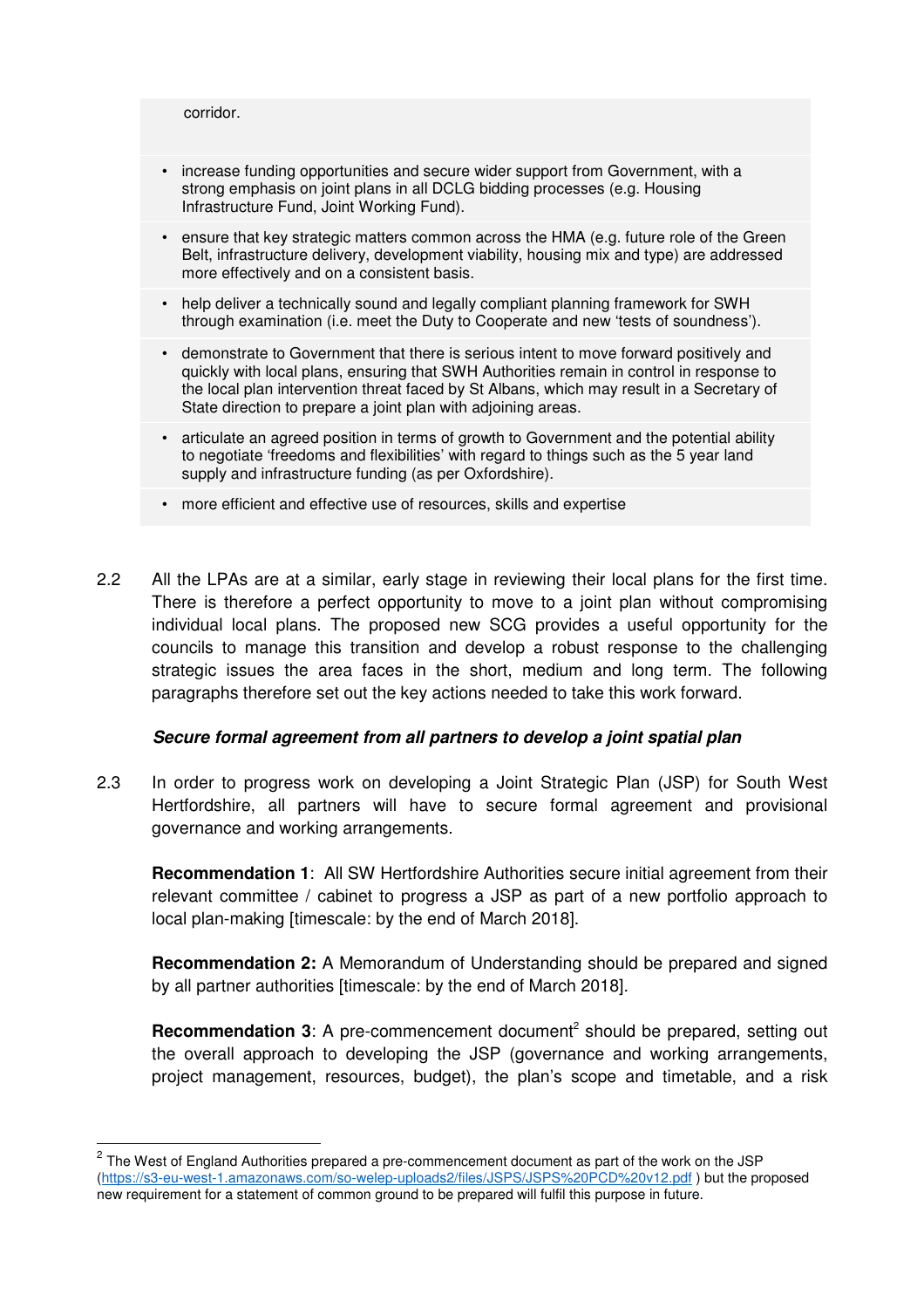assessment and management plan. The Statement of Common Ground should be used as the template for the pre-commencement document to avoid duplication.

[timescale: SCG agreed by June 2018 with all Local Development Schemes updated to reflect the new planning arrangements]

# **Overall vision and strategy for South West Hertfordshire**

2.4 A key part of the plan-making process will be ensuring that all partners agree a shared long-term vision for the area, with key spatial, economic and infrastructure priorities. Although over time the detailed aspects of delivering the vision may change, the overall strategy will stay the same, therefore it is important that this is developed and owned by all involved, and at the highest level.

**Recommendation 4**: All South West Hertfordshire LPAs and the County Council develop a long term (2050) vision, setting out strategic spatial, economic and infrastructure priorities to inform the JSP but also wider strategies that are being prepared on a Hertfordshire basis e.g. Local Industrial Strategy, Local Transport Plan (and other infrastructure plans). To explore potential for support from Est of England Local Government Association (EELGA). [timescale: by June 2018]

# **Governance and working arrangements**

2.5 The JSP will be prepared on a joint basis but the decision-making process will be through the individual LPAs. To manage the risks associated with this, a robust governance structure will need to be established, which a clear role for the leadership from each authority.

**Recommendation 5:** A Member-led Strategic Planning Members Group (SPMG) should be established to provide political leadership for preparation of the JSP. The composition of the SPMG, and its links to other relevant groups (e.g. the Hertfordshire Infrastructure and Planning Partnership) should be agreed in the MoU, and set out in more detail in terms of reference. [timescale: governance structure, MoU and ToR agreed by end of February 2018]

2.6 Although preparation of a joint plan will bring benefits from sharing resources and skills across the HMA, there will continue to be considerable constraints that will have to be managed if the JSP is to be delivered as a priority. Additional resources will have to be procured, for example, a project manager and project support, but the authorities should also develop an internal training and development programme to help fill any gaps.

**Recommendation 6:** That the lead officers from each of the partner authorities form a Strategic Planning Officers Group (SPOG) to support the SPMG. Terms of reference should be prepared to ensure the role and responsibilities of the project board are clear, including any specific workstream responsibilities. [timescale: end of February 2018]

**Recommendation 7:** The SPOG should appoint a project manager and other project support as soon as is practically possible to keep momentum going on the planpreparation. A draft job description is contained on Annex 5. [timescale: end of March 2018]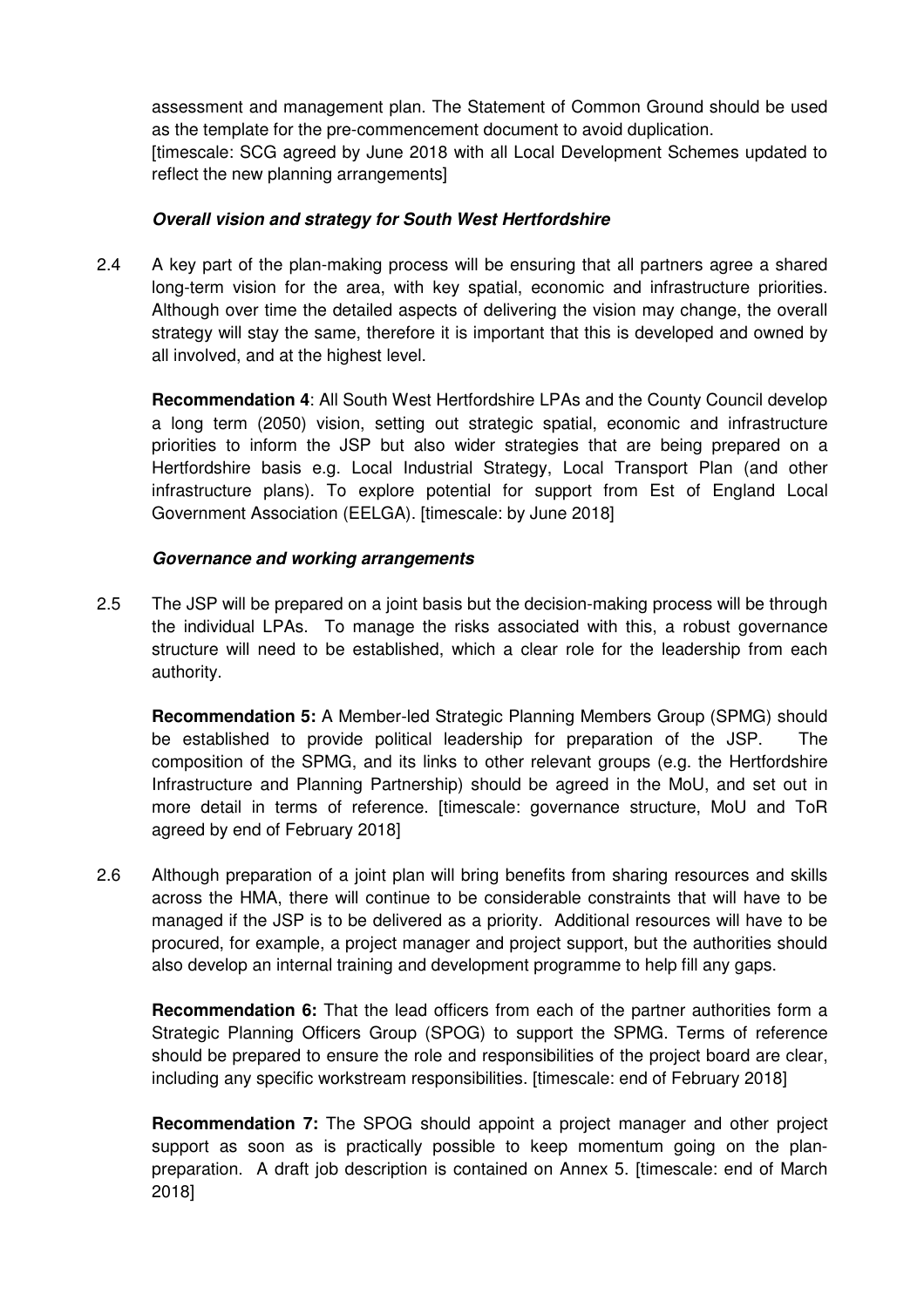# **Communications and engagement**

2.7 Given the complexities and sensitivities related to preparing a joint plan, it will be important to ensure that any communications and engagement with stakeholders is properly managed.

**Recommendation 8:** A communications strategy should be prepared as part of the precommencement stage, setting out how the formal consultation processes will be managed alongside wider engagement on the plan. Engagement with the following key groups should be included:

- The wider local authority membership, helping to secure cross-party ownership and therefore reducing any risks associated with potential changes arising from elections or in leadership. Suggested mechanisms include establishing a member forum with a small number of cross-party representatives as a sounding board at key stages of the process, and regular member updates and workshops.
- Strategic stakeholders to ensure buy-in from stakeholders as the plan develops, particularly where they are statutory bodies (statutory consultees) or have a role in delivering the plan.
- Local MPs, ensuring that they understand why the JSP is being prepared and the what the long term approach to developing a coherent and robust strategy is.
- Government departments, particularly where there is a need to ensure additional funding to deliver the JSP. An initial meeting with the Ministry of Housing, Communities and Local Government should take place at the early stages of plan preparation. Neighbouring authorities, particularly those areas adjacent to the JSP area.

Catriona Riddell, POS Enterprises Consultant

21 February 2018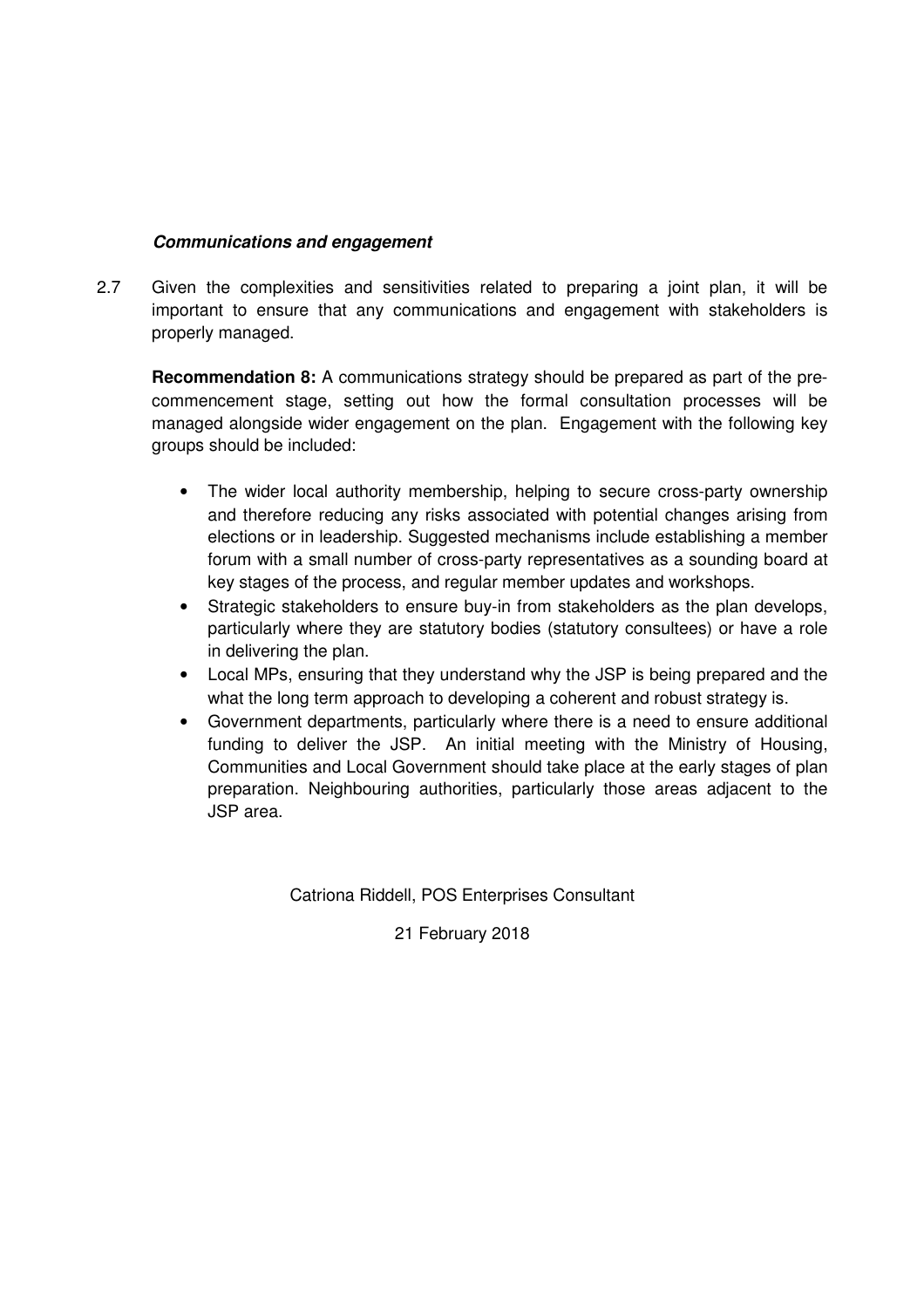# **Annex 1: Notes from workshop held 23 January 2018**

# **Key Issues and Agreed Actions:**

# **Discussion (1)- What does 'joint planning' mean for SW Herts?**

Key issue was whether authorities choose to (a) continue with a 'business as usual approach i.e. using the new Statement of Common Ground (SCG) to set the context for the five individual Local Plan (LPs), or (b) whether to use this SCG to progress a Joint Strategic Plan (JSP) which would articulate these key strategic issues in a statutory planning document, with individual LPs sitting below.

The initial position of each authority was as follows:

- WBC accepted the logic of preparing a JSP, but there needed to be clearer articulation of the advantages of this.
- HBC were in favour of a JSP as could see benefits in terms of helping secure additional infrastructure funding etc. Some concerns regarding Green Belt issues and how the issues of housing numbers would be resolved were raised.
- DBC agreed that it was essential to have some form of joint planning process to help address concerns regarding infrastructure provision etc. However, there were some concerns regarding how the housing numbers issue became easier with the involvement of 5 authorities without becoming a game of 'pass the parcel.'
- HCC considered the decision to be in the hands of the 5 local authorities, but noted there was an emerging recognition that as a service provider they needed to work with smaller groupings of local authorities to address the challenges posed with regard to growth and infrastructure provision.
- TRDC noted that no single authority could deal with the challenges the area faces alone. Due to the nature of the area, development in one location directly impacted a wider area – irrespective of administrative boundaries. A JSP also gave the opportunity to better address issues such as infrastructure delivery and the mix of housing across the area. There were some concerns regarding the loss of individual political control, but these were outweighed by the benefits a JSP would bring.
- SADC agreed with TRDC in terms of the challenges faced within the SW Herts area. The position for SADC was however complicated by the fact that they had to respond to the Government intervention letter. However, they supported the principle of a JSP.

After further discussion it was agreed by all that that there were benefits of working together on a JSP in terms of:

- Planning strategically for the area, but maintaining local decision-making processes.
- Addressing common issues such as the future role of the Green Belt, infrastructure delivery, development viability, affordable housing and housing mix.
- Articulating an agreed position in terms of growth to Government and the potential ability to negotiate 'freedoms and flexibilities' with regard to things such as the 5 year land supply and infrastructure funding (as per Oxfordshire).
- Improved chances of securing infrastructure funding.
- Developing a 'strategy-led' rather than a purely 'numbers-led' plan, which delivers growth, but better articulates the role of SW Herts in the context of the Metropolitan Green Belt and its relationship with London and the Oxfordshire-Cambridge Growth corridor.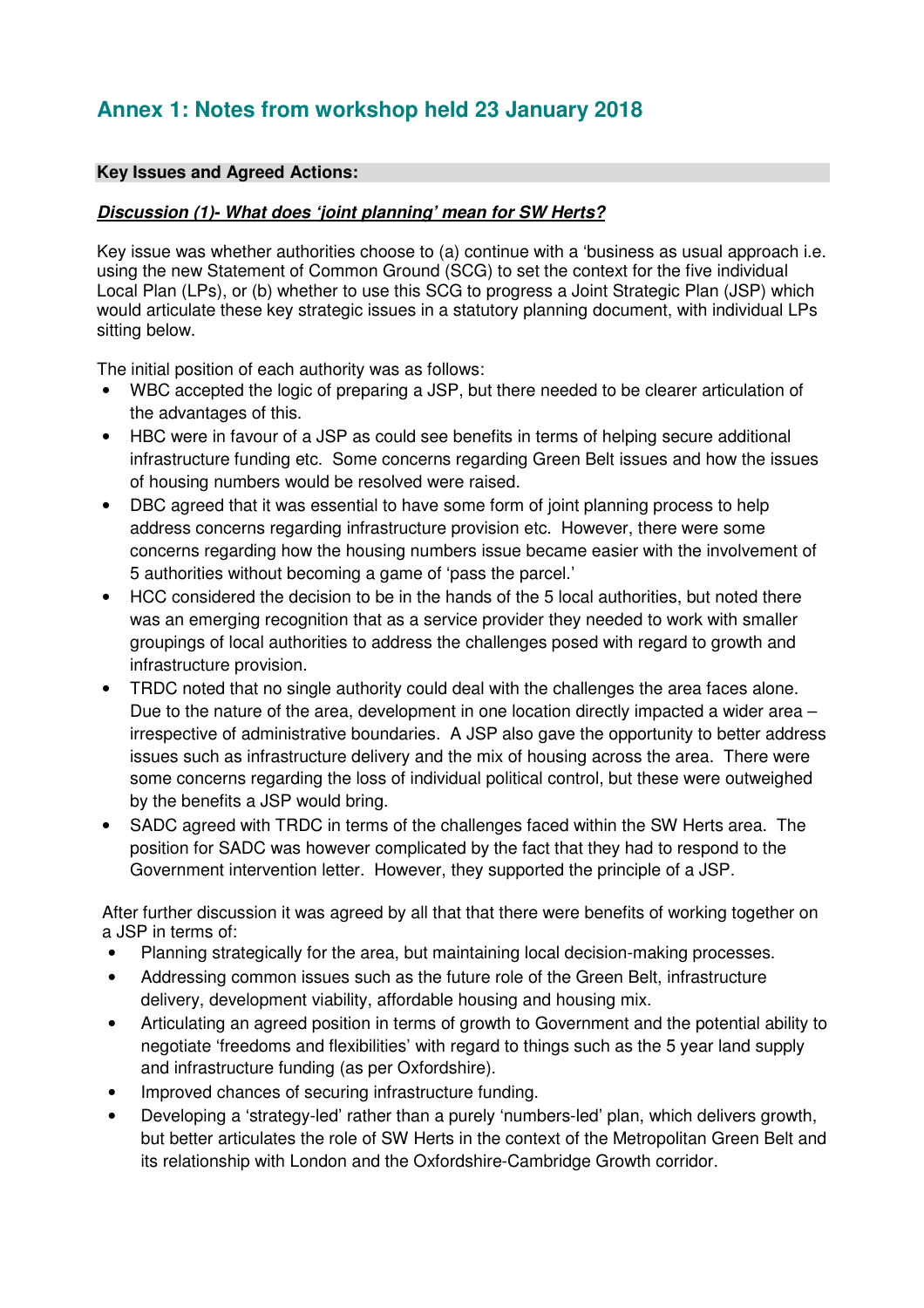- Developing a shared commitment to how growth is planned, delivered and explained to stakeholders.
- The ability to consider the role of key strategic sites and the ability of these to deliver better infrastructure improvements than a large number of smaller sites.
- Ensuring plans can be found 'sound' and comply with the anticipated new tests of soundness (even if they initially take slightly longer to prepare than currently envisaged).
- Overcome the challenge of mixed messages from Government on issues such as Green Belt and housing delivery.
- The ability to set out a clear vision for the wider area and plan strategically on a long term basis i.e. potentially up to 2050, with individual Local Plans providing the short / medium term detail.

Following discussion, the agreed position of all six authorities was as follows:

- 1. Agree to the principle of progressing a JSP, but noted that time needed to be set aside urgently to work out the details of how this would work in practice.
- 2. The aim should be to have an initial SCG in place by June 2018 to set a clear process to take the JSP forward.

# **Discussion (2) – what is needed to initiate work on a joint strategic plan?**

It was noted that Government would expect to see prompt evidence of a commitment to a JSP. This commitment had the potential to support SADC in their response to their intervention letter (due by the end of January 2018).

Next steps were agreed as follows:

- 1. Set up a meeting with Government asap (at the appropriate level; suggest Steve Evison). (WBC to lead)
- 2. Discuss with the EELGA what they may be able to offer in terms of supporting the JSP process going forwards (DBC to lead).
- 3. Draft a MOU to set establish a clear commitment to moving forwards and how this would need to be resourced in terms of both finances and staff (SADC to lead).
- 4. The above MOU to form the basis of a report to relevant Committees, for their endorsement of the process moving forward. Agreement to be confirmed by all parties by the end of February/March 2018.
- 5. If one authority proves unable to commit to this MOU at this time, the other authorities will proceed with the JSP process.
- 6. To set up a meeting with local MPs (appropriate timing to be discussed) to ensure they are fully briefed and ideally on-board with the SW Herts process.
- 7. Carry out an initial audit of skills and resources to see where there are gaps that need to be filled on a SW Herts basis, to enable a JSP to progress successfully.
- 8. CR to provide examples of MOUs and JSP timetables for consideration.
- 9. A Communications Strategy to be agreed, to include a draft press release for circulation asap, to ensure all authorities take a consistent approach to announcing decisions on the JSP and the benefits of joint working. Key messages to be as set out under Discussion (1) above. (DBC to lead).
- 10. Formal Member and Officer groups to be established to take discussions forward. Member representation to be either at leader or Portfolio Holder level (as appropriate for each Council), but the representative must have the authority to make key decisions relating to work on the SoCG / JSP. Meetings to be held on a regular basis to ensure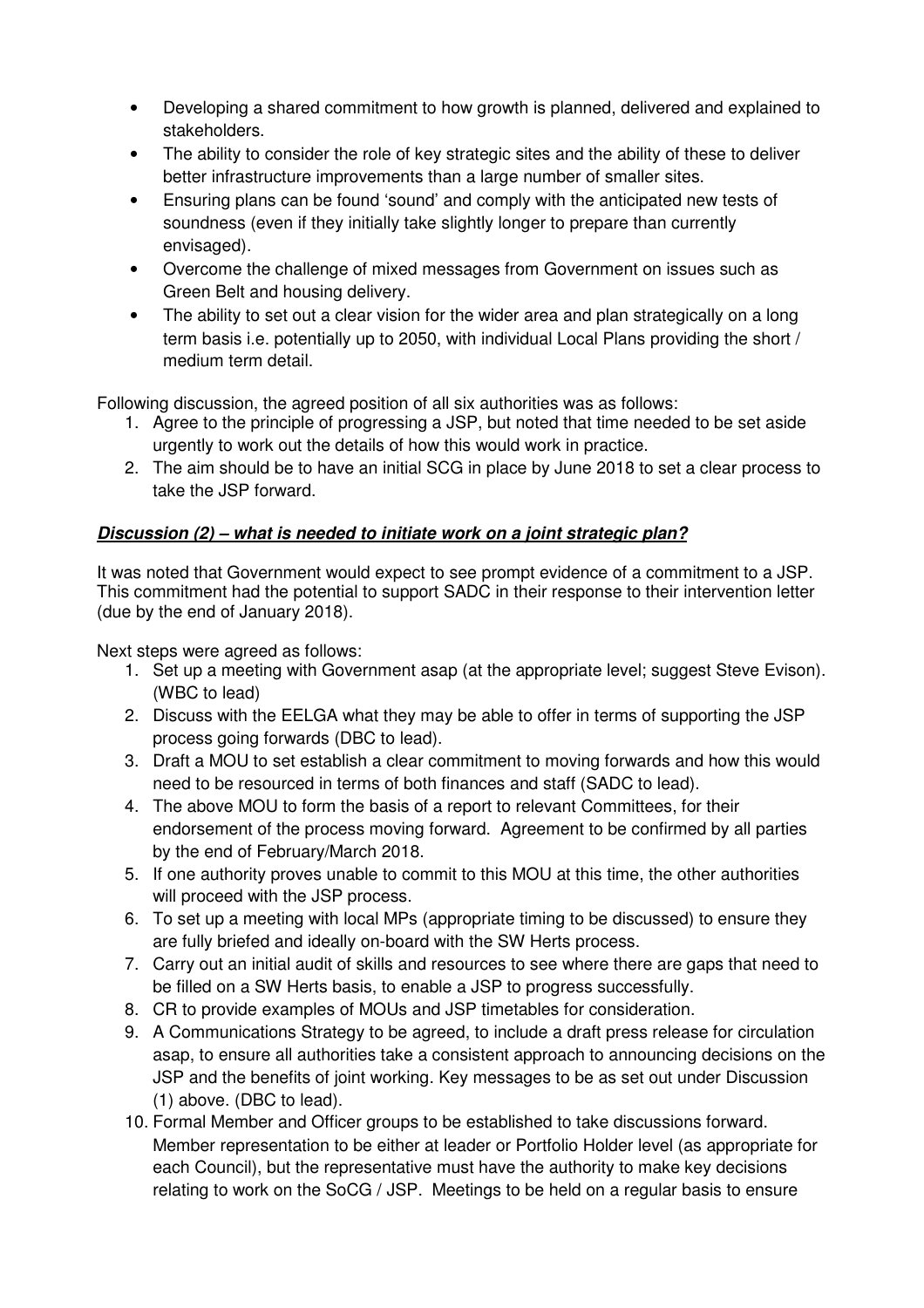matters progress to timetable. Officer meeting confirmed for 21<sup>st</sup> February, but discussions on MOU to progress in advance of this.

## **Workshop Attendees:**

#### **DACORUM (DBC)**

Cllr Andrew Derek Williams, Leader Cllr Graham Sutton, Portfolio Holder – Planning & Regeneration Sally Marshall, Chief Executive Mark Gaynor, Corporate Director – Housing & Regeneration James Doe, Assistant Director – Planning, Development & Regeneration Chris Taylor, Group Manager – Strategic Planning & Regeneration Nathalie Bateman, Team Leader – Strategic Growth and Infrastructure Laura Wood, Team Leader – Strategic Planning

#### **HERTSMERE (HBC)**

Cllr Harvey Cohen, Portfolio Holder – Planning and Localism Christine Lyons, Head of Planning & Economic Development Mark Silverman, Policy & Transport Manager

#### **ST ALBANS (SADC)**

Cllr Alec Campbell, Leader Cllr Mary Maynard, Planning Portfolio Holder Amanda Foley, Chief Executive Tracy Harvey, Head of Planning & Building Control Chris Briggs, Spatial Planning Manager

#### **THREE RIVERS (TRDC)**

Cllr Sara Bedford, Leader Steven Halls, Chief Executive Geof Muggeridge, Director of Community & Environmental Services Claire May, Head of Planning Policy & Projects Marko Kalik, Senior Planning Officer

#### **WATFORD (WBC)**

Mayor Dorothy Thornhill, Mayor & Portfolio Holder – Strategic Partnerships Cllr Iain Sharpe, Portfolio Holder – Regeneration & Development Nick Fenwick, Deputy Managing Director Ian Dunsford, Head of Planning Policy

#### **Hertfordshire CC (HCC)**

Cllr Derrick Ashley, Chair of Environment, Planning & Transport Cabinet Panel Jon Tiley, Head of Spatial Planning & Economy

**Hertfordshire LEP (LEP)**  Apologies received

**POS Enterprises**  Catriona Riddell – Facilitator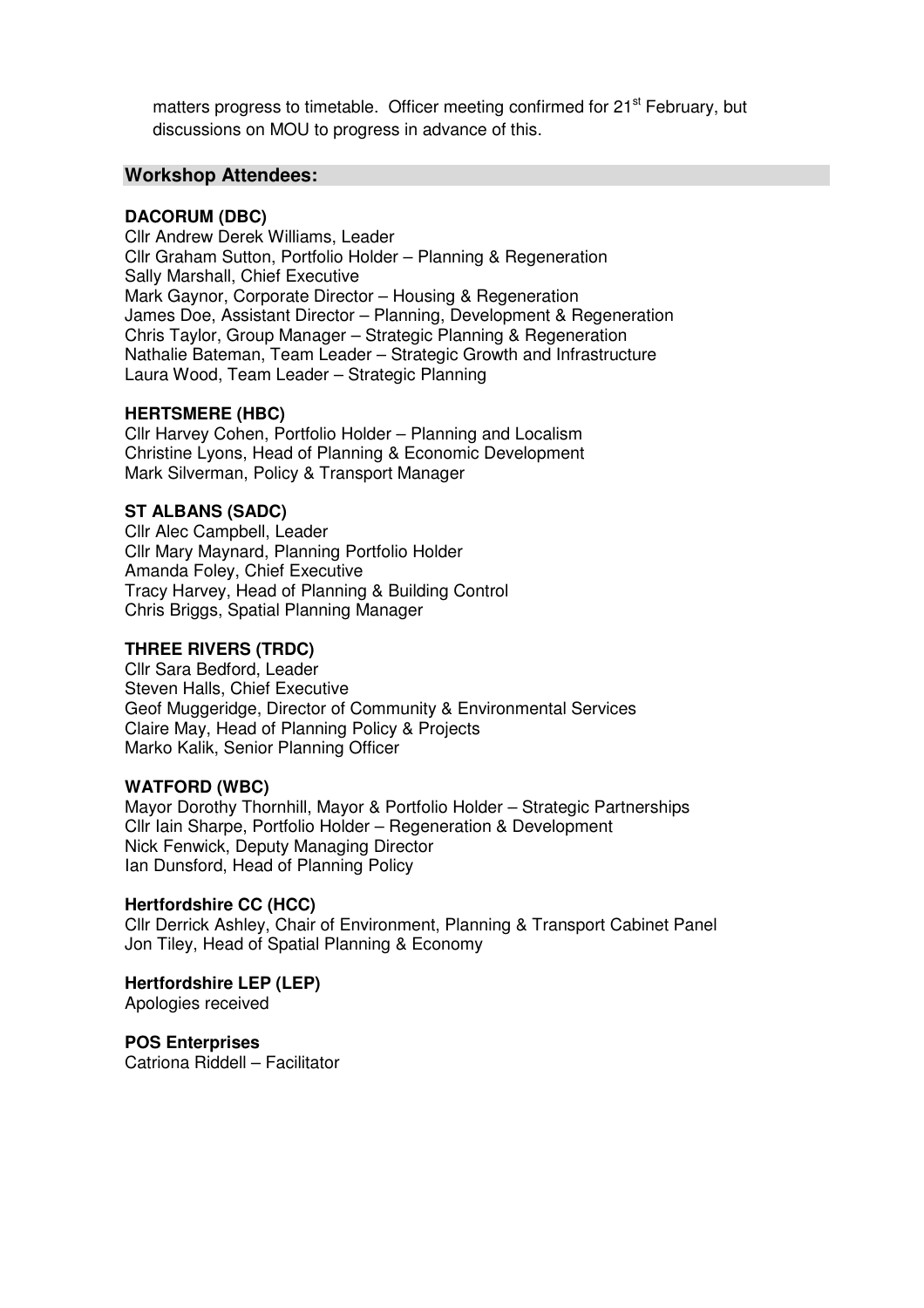# **Annex 2: The national context for joint local plans**

• **Housing White Paper** (February 2017): Proposed new style 'strategic' local plans to be introduced; effectiveness of joint working to be taken into account in new Housing Delivery Test; all local planning authorities required to prepare a statement of common ground (SCG) setting out how they have worked together and how they have resolved strategic matters within the HMA, particularly on infrastructure and housing provision.

"…we would like to see more and more local authorities working together to produce a strategic plan over a wider area on the functional economic geography that is right for their part of the world..."

[Gavin Barwell, Minister for Housing and Planning]



https://www.gov.uk/government/collections/housing-white-paper

• **Neighbourhood Planning Act** (May 2017): Local authorities are required to identify their strategic priorities with policies set out in their development plan documents (taken as a whole) to address these. Provisions also included in the Act to allow the Secretary of State to direct the preparation of a joint local plan where this would "facilitate the more effective planning of the development and use of land in the area".

http://www.legislation.gov.uk/ukpga/2017/20/part/1/crossheading/local-developmentdocuments/enacted

• **Housing Infrastructure Fund** (July 2017): New £2.3b fund launched to support infrastructure delivery, with emphasis given to joint planning as a priority factor in the bidding process.

"We want to fund those schemes that take a strategic approach, with strong local leadership and joint working to achieve higher levels of housing growth…."

[HIF prospectus]

https://www.gov.uk/government/publications/housing-infrastructure-fund

• **Right homes in the right places** consultation document (September 2017): Set out further details of HWP implementation including, new housing needs methodology; details and timetable for preparation of Statement of Common Ground, with pilot authorities invited; More incentives offered to local authorities progressing joint local plans in relation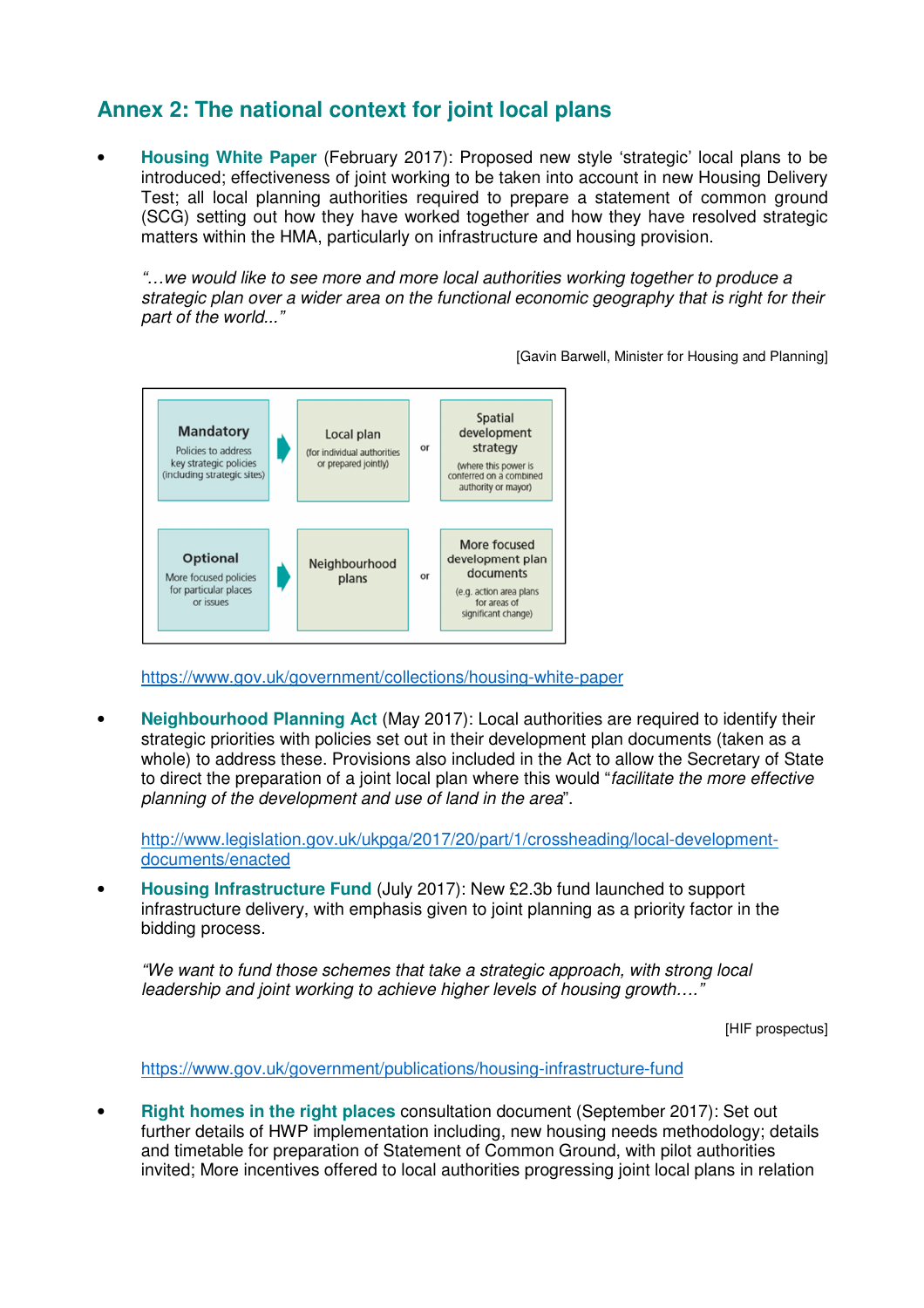to the HDT and 5 year land supply calculations; new 'tests of soundness' introduced for local plans to demonstrate effective strategic planning across HMAs.

"…today we're also publishing a requirement for a "statement of common ground", a new framework that will make cross-boundary co-operation more transparent and more straightforward."

[Sajid Javid, Secretary of State for Communities & Local Government]

https://www.gov.uk/government/consultations/planning-for-the-right-homes-in-the-rightplaces-consultation-proposals

• **Secretary of State local plan intervention** (November 2017): SoS announces the Government's intention to intervene in plan-making in 15 local authorities (including St Albans). Key factors to be taken into account in final decisions (expected early 2018) are local plan progress and the extent of joint working.

"My decisions on interventions will also be informed by the wider planning context in each area (specifically the extent to which authorities are working cooperatively to put strategic plans in place)"

[Sajid Javid, Secretary of State for Communities & Local Government]

• **Autumn Budget** (November 2017)**:** As part of the Budget, the Government announced that the Oxfordshire Authorities would be preparing a joint local plan to support a new Housing Deal; that a new 'strategic infrastructure tariff' was being considered for combined authority areas and areas with joint local plans; and provisions of the Neighbourhood Planning Act 2017 to allow the SoS to direct the preparation of joint plans to be implemented immediately (one of the mechanisms for government intervention).

https://www.gov.uk/government/topical-events/autumn-budget-2017

• **Industrial Strategy White Paper** (December 2017): White paper setting out how Government intends to implement its Industrial Strategy and the important role 'place' and infrastructure should play in supporting growth, with an emphasis on local authority collaboration. LEPs and CAs to be responsible for preparing local industrial strategies. Although the focus is on rebalancing Britain more housing deals are on offer in areas of high demand and two key growth areas in the South were confirmed (Oxford-Milton Keynes- Cambridge Corridor and in the Thames Estuary).

"We want to support greater collaboration between councils, a more strategic approach to planning housing and infrastructure, more innovation and high-quality design in new homes and creating the right conditions for new private investment."

[Industrial Strategy White Paper]

#### https://www.gov.uk/government/policies/industrial-strategy

• **Joint planning capacity fund** (December 2017)**:** The new fund, initially announced in the HWP, was launched to support those local authorities progressing (or moving towards) a joint local plan. The fund will cover the period 2017/18 to 2018/19 initially and aims to encourage "more and better joint working, across local authority boundaries, ensuring that there are the skills and capacity where they are needed to plan strategically for housing growth, and to manage delivery of new homes and infrastructure".

https://www.gov.uk/government/publications/planning-delivery-fund-prospectus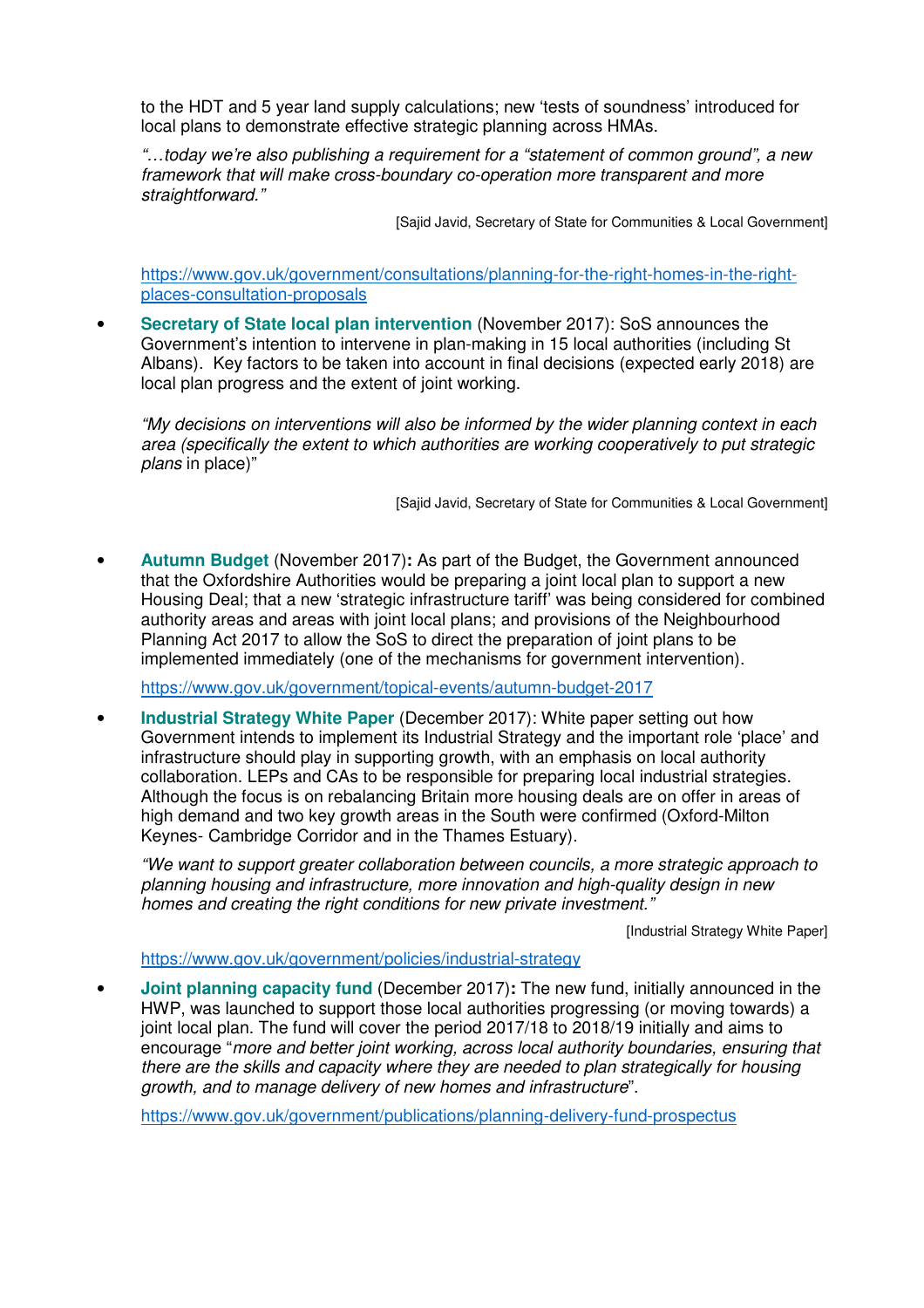# **Annex 3: A new portfolio approach to local planning**

Shared strategic<br>priorities<br>(Hertfordshire-wide Infrastructure, transport, Local<br>Industrial Strategy

| The Planning 'Portfolio' 2018<br>(Managed through a Statement of Common Ground / MoU)                                                                                                                                                                                                                                                                                                                                  |                                                                                                                                                                                                                                                                                                                                                                                                                                                     |                                                                                                                                                                                                                                                                                                                 |  |  |  |
|------------------------------------------------------------------------------------------------------------------------------------------------------------------------------------------------------------------------------------------------------------------------------------------------------------------------------------------------------------------------------------------------------------------------|-----------------------------------------------------------------------------------------------------------------------------------------------------------------------------------------------------------------------------------------------------------------------------------------------------------------------------------------------------------------------------------------------------------------------------------------------------|-----------------------------------------------------------------------------------------------------------------------------------------------------------------------------------------------------------------------------------------------------------------------------------------------------------------|--|--|--|
| <b>Statutory Development Plan</b>                                                                                                                                                                                                                                                                                                                                                                                      |                                                                                                                                                                                                                                                                                                                                                                                                                                                     |                                                                                                                                                                                                                                                                                                                 |  |  |  |
| Joint Spatial Plan (JSP)                                                                                                                                                                                                                                                                                                                                                                                               | Local 'delivery' plans                                                                                                                                                                                                                                                                                                                                                                                                                              | <b>Implementation Plan</b>                                                                                                                                                                                                                                                                                      |  |  |  |
| High local glassics is a series of the face.<br>ddiwydad condog<br>Waten fer forskeien matcherfilo<br>postberi quid delvar<br>Comell hunday begak sed<br>dharbuttun<br>The forgive complete noted at one in<br>ummattad bubatolikanan<br>Key transport and other<br>æ.<br>indicative that arise flies.<br>Stodugic Development Acces<br>Cline mon-outton solding<br>come describe ha membris<br>*drades as a statistic | teral phonong departments at<br>untang una sé chara at namatira<br>welchen in der Arbeiten<br>fana paganden a 'elaft-datek'<br>facto, como vall be contegutó canon terr<br>talianity unnes (e.g. (statures refion<br>phasicand colorer militarements from and<br>en medianen ag inväquand<br>engidae. Jaun ventre reamentan ar<br>nas moko vēnas".<br>FrancadaSongsiderGan 1919 but will need<br>to be make redations deposits we can<br>algebrach. | toli rappet delivery of the planning<br>fransaddiw auf 1976 cording for<br><b>Controllering</b><br>Postingers for these<br>Urilaya volting<br>86<br>Province presented<br>孋<br><i>énadones</i><br>the ofta comedient<br>儠<br>PRIX access meet and management<br>家<br><b>RECORDS</b><br>Wandorks: Garnework<br>家 |  |  |  |
| <b>Local Plans 2012-2018</b><br>(strategic planning managed through Duty to Cooperate)                                                                                                                                                                                                                                                                                                                                 |                                                                                                                                                                                                                                                                                                                                                                                                                                                     |                                                                                                                                                                                                                                                                                                                 |  |  |  |

| Dacorum    | Hertsmere        | <b>St Albans</b>  | Three             | Wotford    |
|------------|------------------|-------------------|-------------------|------------|
| local Plun | <b>Local Man</b> | <b>Local Pien</b> | Rivers            | Local Plan |
|            |                  |                   | <b>Local Plan</b> |            |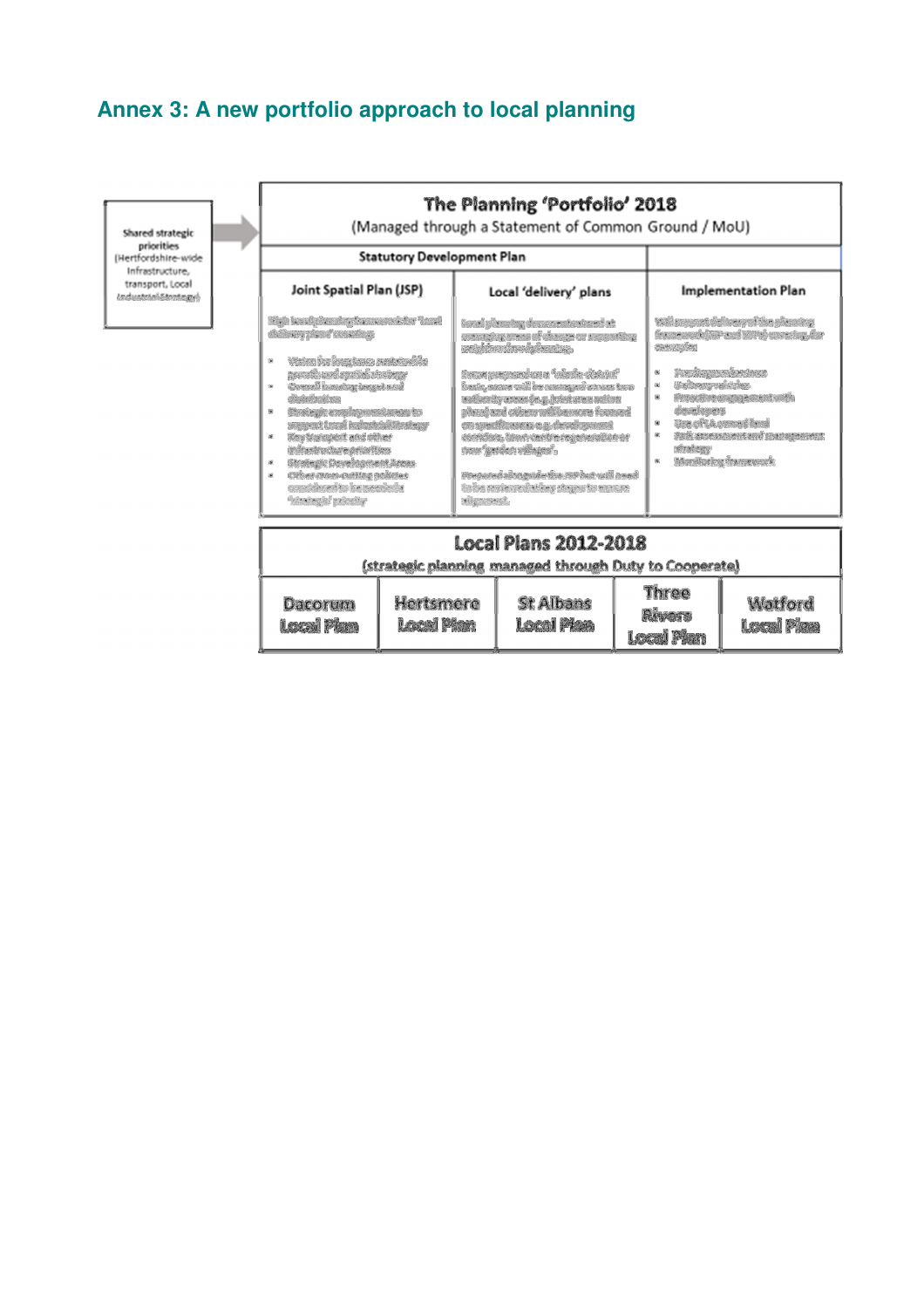# **Annex 4: Statement of Common Ground – suggested template**

# **Part 1: Strategic context:**

- geographical extent and wider relationships;
- overall ambitions and strategic priorities i.e. those that affect the sum of all parts;
- key metrics e.g. housing need, past delivery, expected GVA growth;
- main delivery mechanisms i.e. single joint plan/ single LPs.

# **Part 2: Policy Scope and evidence base**:

- key strategic matters to be addressed e.g. overall housing target and anticipated distribution as this may change as plans/plan develops; strategic infrastructure priorities; strategic employment opportunities; other e.g. GI strategy, G&T
- Main evidence-base to be used

# **Part 3: Decision-making & project management:**

- What are the governance and working arrangements (resources)?
- Who are the key partners and are they signed up to the overall objective?
- How will strategic stakeholders/ Stat cons be involved?
- What are key timescales/ milestones and at what point are key decisions likely to be made?

## **Part 4: Risk assessment and management:**

- Need to link to HDT/ HIF.
- Highlight key risks to delivering shared objectives and how these will be managed e.g. infrastructure not delivered, housing not delivered at anticipated rate, changing political priorities - locally or nationally, changing resources.
- Others with a key role in delivery mechanisms to ensure delivery (e.g. MoUs, deals with government).
- Risks in terms of resources and any skills gaps, and how these will be managed.

## **Part 5: Monitoring and Review**:

- Key indicators and milestones
- Monitoring of DtC (as currently done through AMR)
- Triggers fore review of SCG (as highlighted through risk assessment)

## **Annexes**

- Details of MoUs, deals, other agreements
- DtC activity table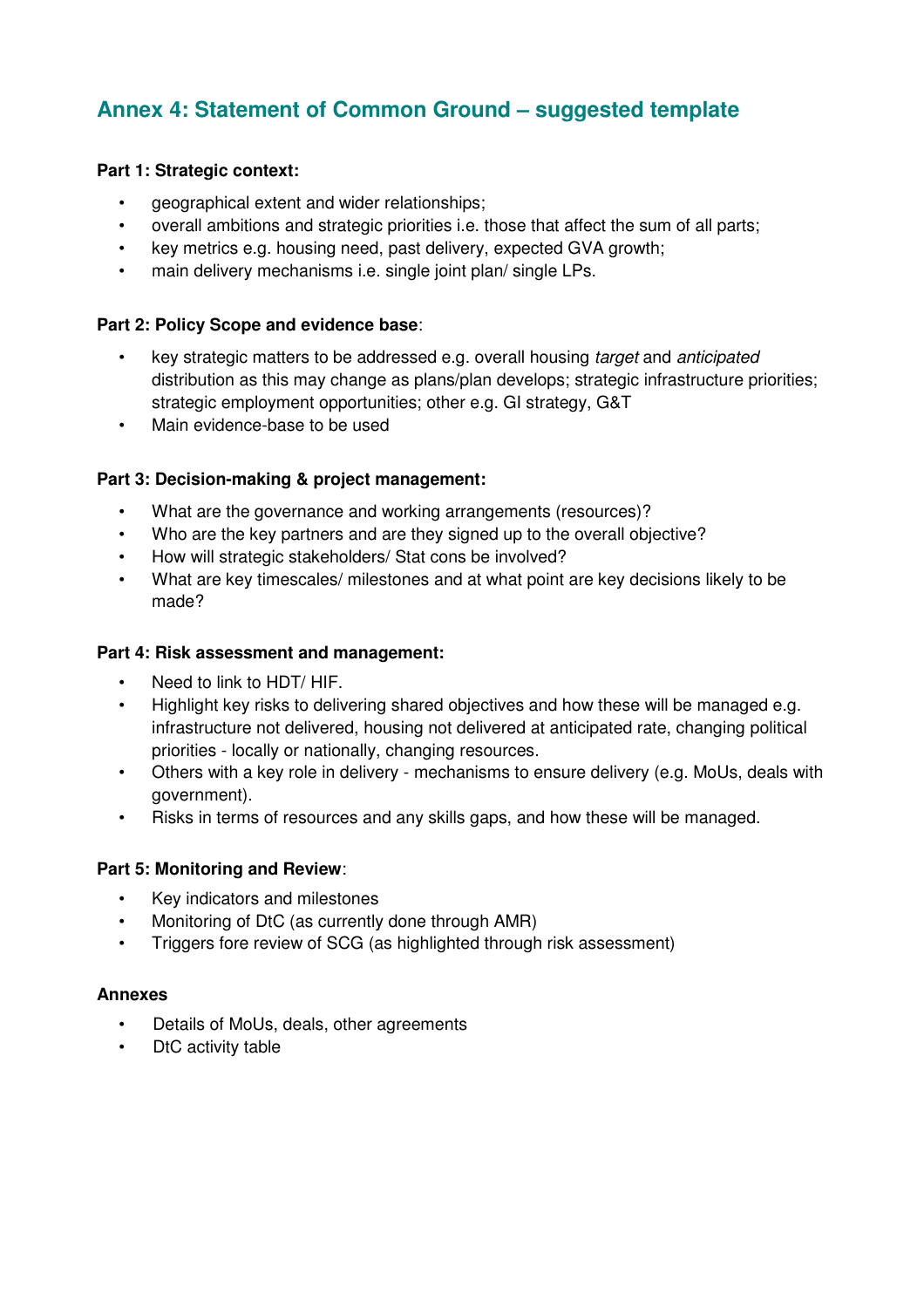# **Annex 5: JSP Project Manager – draft job description**

# **SOUTH WEST HERTFORDSHIRE JOINT STRATEGIC PLAN: PROJECT MANAGER**

# **DRAFT JOB DESCRIPTION**

February 2018

| Post Title:          | South West Hertfordshire Joint Strategic Plan<br><b>Project Manager</b><br>(time period of appointment tbc) |  |
|----------------------|-------------------------------------------------------------------------------------------------------------|--|
| Accountable Body:    | South West Hertfordshire Strategic<br>Planning<br>Members Group (SPMG) -add annex explaining<br>governance  |  |
| Post No:             | TBC                                                                                                         |  |
| Grade/ Salary:       | £45k-£60k plus car allowance to be added (plus<br>London Fringe allowance?)                                 |  |
| Responsible Officer: | Chief Executive [from one of the SWH Authorities]                                                           |  |

#### **Job Summary:**

To manage the development of a cross-authority, statutory spatial plan (Joint Strategic Plan) for South West Hertfordshire, covering the geographical area of Dacorum, Hertsmere, St Albans, Three Rivers and Watford, taking account of existing and emerging local development strategies for the area, and national policy and statutory plan-making requirements.

The post holder will work with the five Local Planning Authorities within and Hertfordshire County Council, as well as strategic stakeholders identified by the Authorities as key in delivering the JSP.

The post holder will be directly accountable to the lead officer [to be identified] with responsibility for steering the JSP, working closely with the South West Hertfordshire Joint Member and Officer Board (JMOB).

## **Responsibilities:**

Working with the six partner authorities, the post holder will have a key role in supporting the implementation of the shared vision through preparation of a statutory joint plan (Joint Strategic Plan). The work programme for the plan will be steered by the Strategic Planning Officers Group (SPOG), reporting to a Joint Member and Officer Board (JMOB).. Specific responsibilities of the post holder will be:

• To ensure that the Joint Strategic Plan is delivered to the agreed timetable and meets all statutory process requirements (including Duty to Cooperate), keeping momentum going throughout the process.